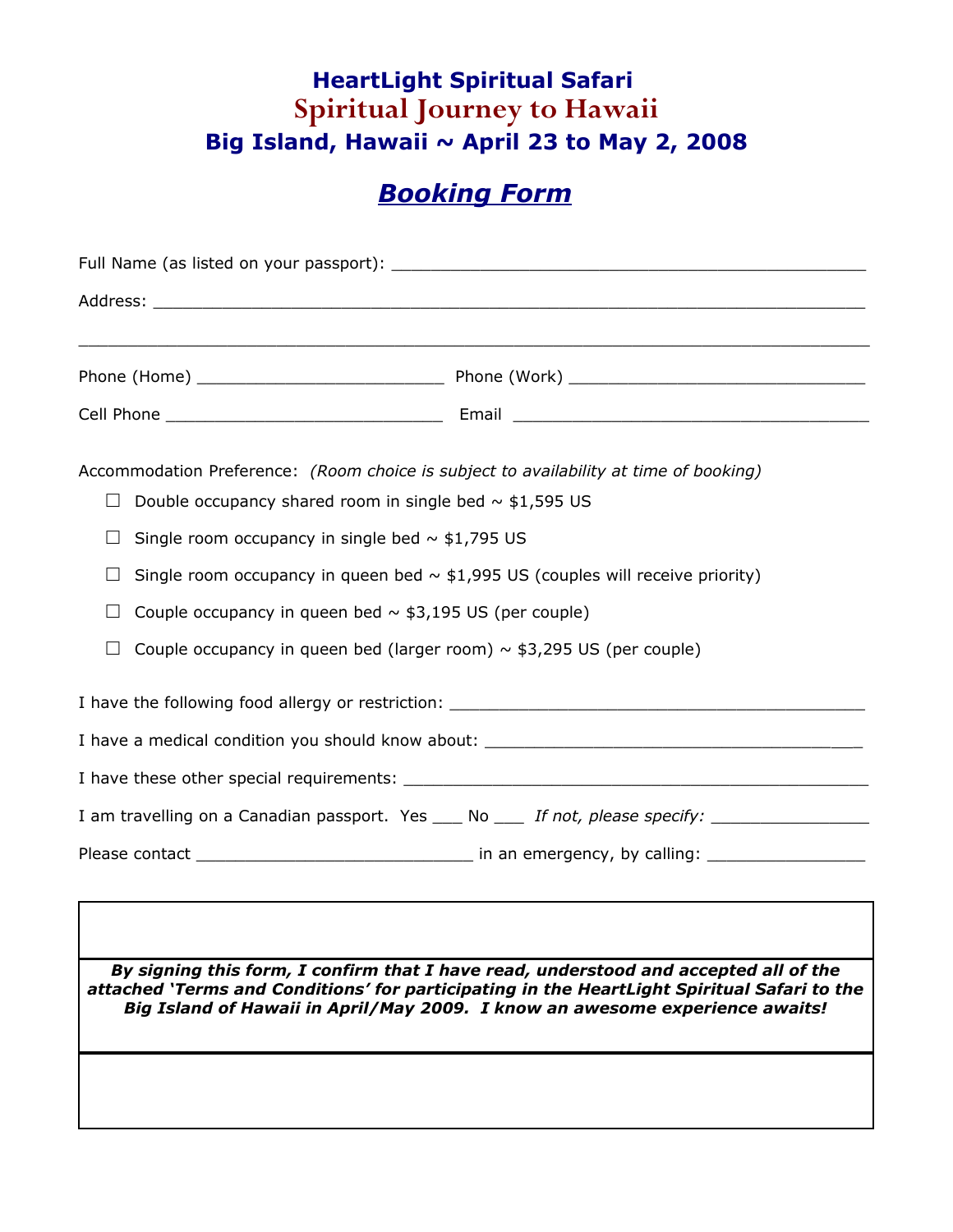| Name: | <u> 1980 - Jan Barnett, fransk politiker (d. 1980)</u> | Date: |  |
|-------|--------------------------------------------------------|-------|--|
|       |                                                        |       |  |
|       |                                                        |       |  |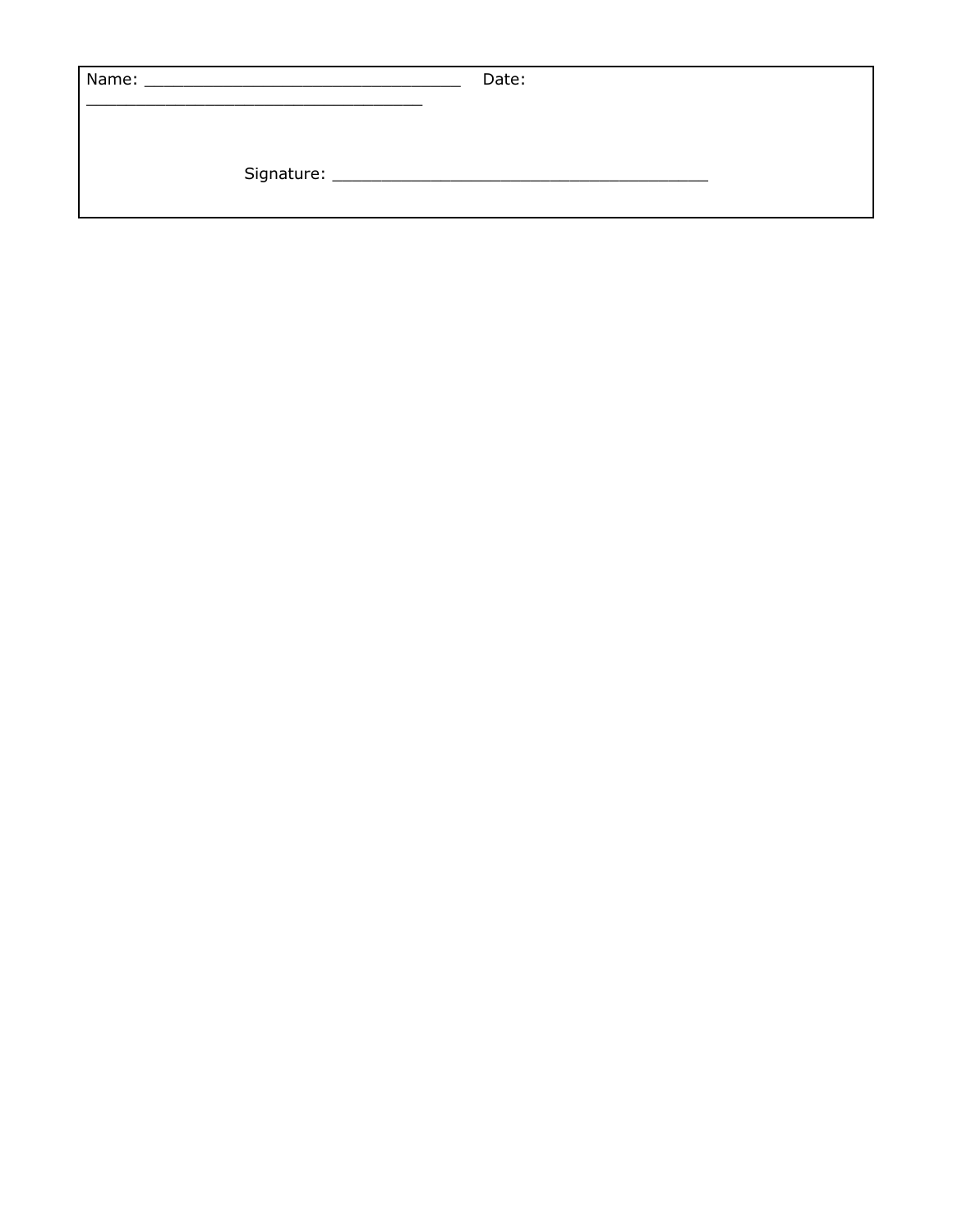### **HeartLight Spiritual Safari Spiritual Journey to Hawaii Big Island, Hawaii ~ April 23 to May 2, 2009**

#### *Payment Form*

A non-refundable deposit of \$500 US is required to confirm your space on the trip (there is a \$200 administration fee if you withdrawal before March 17, 2009, if after that date your original \$500 US deposit will not be refunded). You may submit your payment in US cash, personal cheque or money order.

In addition, payment by Visa or MasterCard is available using the on-line Pay Pal system (see the *Spiritual Safaris* section of our website at [www.heartlight.ca\)](http://www.heartlight.ca/) requiring an additional fee of 3% or transfer payment directly into our Royal Bank US account (call us for the account number).

The remaining final payment for the trip is due no later than Tuesday, March 17, 2009.

Are you making a deposit or full payment? \_\_\_\_\_\_\_\_\_\_\_\_\_\_\_\_\_\_\_\_\_\_\_\_\_\_\_\_\_\_\_\_\_\_\_\_\_\_\_\_\_\_\_\_\_\_

Amount of payment: \$ \_\_\_\_\_\_\_\_\_\_\_\_\_\_\_\_ US Method of Payment: \_\_\_\_\_\_\_\_\_\_\_\_\_\_\_\_\_\_\_\_\_\_

*If paying by US cheque, please make it payable to Dean Noblett*

Signature: \_\_\_\_\_\_\_\_\_\_\_\_\_\_\_\_\_\_\_\_\_\_\_\_\_\_\_\_\_\_\_\_\_\_\_\_ Date: \_\_\_\_\_\_\_\_\_\_\_\_\_\_\_\_\_\_\_\_\_\_\_\_\_\_\_\_

Received by HeartLight: \_\_\_\_\_\_\_\_\_\_\_\_\_\_\_\_\_\_\_\_\_\_\_\_\_ Date: \_\_\_\_\_\_\_\_\_\_\_\_\_\_\_\_\_\_\_\_\_\_\_\_\_\_\_\_

*Please send your booking form, payment and photocopy of your passport to:*

Dean & Rebecca Noblett HeartLight, 92 Church Street Schomberg, Ontario L0G 1T0 Canada

Fax is also available upon request  $\sim$  please call to arrange.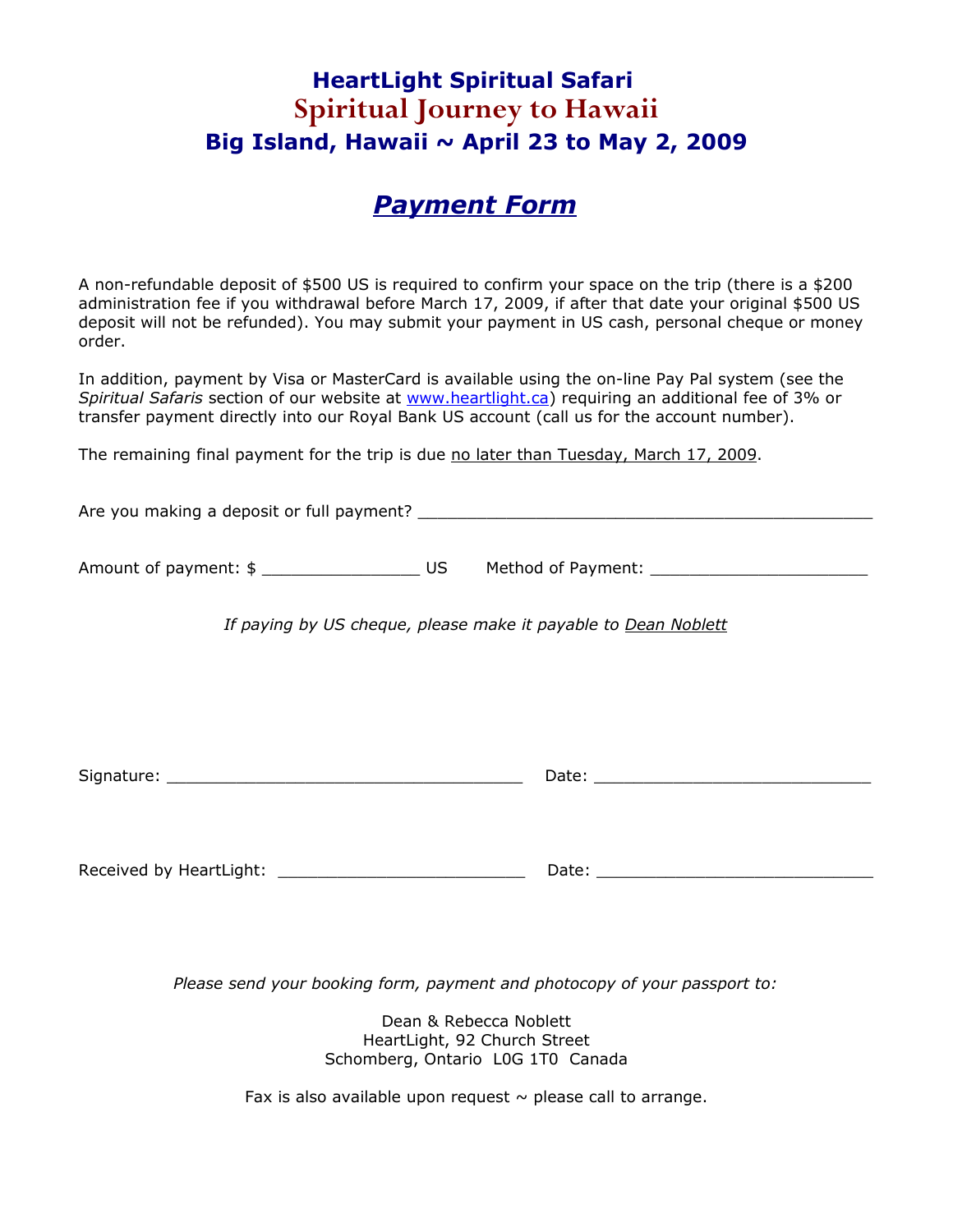## **HeartLight Spiritual Safari Spiritual Journey to Hawaii**

## *Terms & Conditions*

By signing the *Booking & Payment* forms for the Spiritual Journey to Hawaii, you are assuring us that you have read, understood and accept the below information and tour conditions:

**Definitions:** We, us, our = Dean & Rebecca Noblett, HeartLight; You, your = you the tour applicant/ passenger/tour participant/traveller/client/customer.

**Tour Booking and Deposit:** Completed *Booking* and *Payment* forms, along with a deposit of \$500US must be submitted to hold your place. Should you need to cancel your booking at any time, your original deposit is not refundable. If we must cancel the trip for any reason, your deposit will be completely refunded. Payment can be made by US cheque, money order or secure on-line payment option, PayPal. All payments must be in US funds. If you use the PayPal option (you may charge on your credit card this way), an additional 3% charge applies.

**Final Payment:** Your final payment of and signed booking form is due by March 17, 2009. The final itinerary will be distributed approximately two weeks prior to departure.

**Flight Arrangements:** You are responsible for making your own flight arrangements to either Kona or Hilo, Hawaii. The registration for the retreat includes ground transportation and costs of the retreat, but does not include travel arrangements to the Big Island.

**Minimum Group Number:** The minimum number of participants required is eight. Should the safari fall short of the minimum required number of tour participants, we reserve the right to cancel or alter the tour itinerary, reschedule, or calculate an up-charge as required. You will be entitled to a full refund up to exactly a month prior to the departure date, should you reject these changes. You will not receive a refund (because of rejection of schedule changes or tour prices) after the date three weeks prior to departure.

**Tour Price:** The tour price is subject to change at any time. This could be due to currency fluctuations and other unforeseen changes.

**Travel, Cancellation and Medical Insurance:** This is your responsibility and is not included in the tour price. Anyone suffering from any illness or disability or undergoing treatment for any physical or medical condition must declare the true nature of such condition at the time of booking and make arrangements for the provision of any drugs or other cause of treatment which may be required during the tour.

**Passport & Visa:** Please ensure your passport is valid and up-to-date as US Immigration now requires a passport from all Canadians crossing the US border.